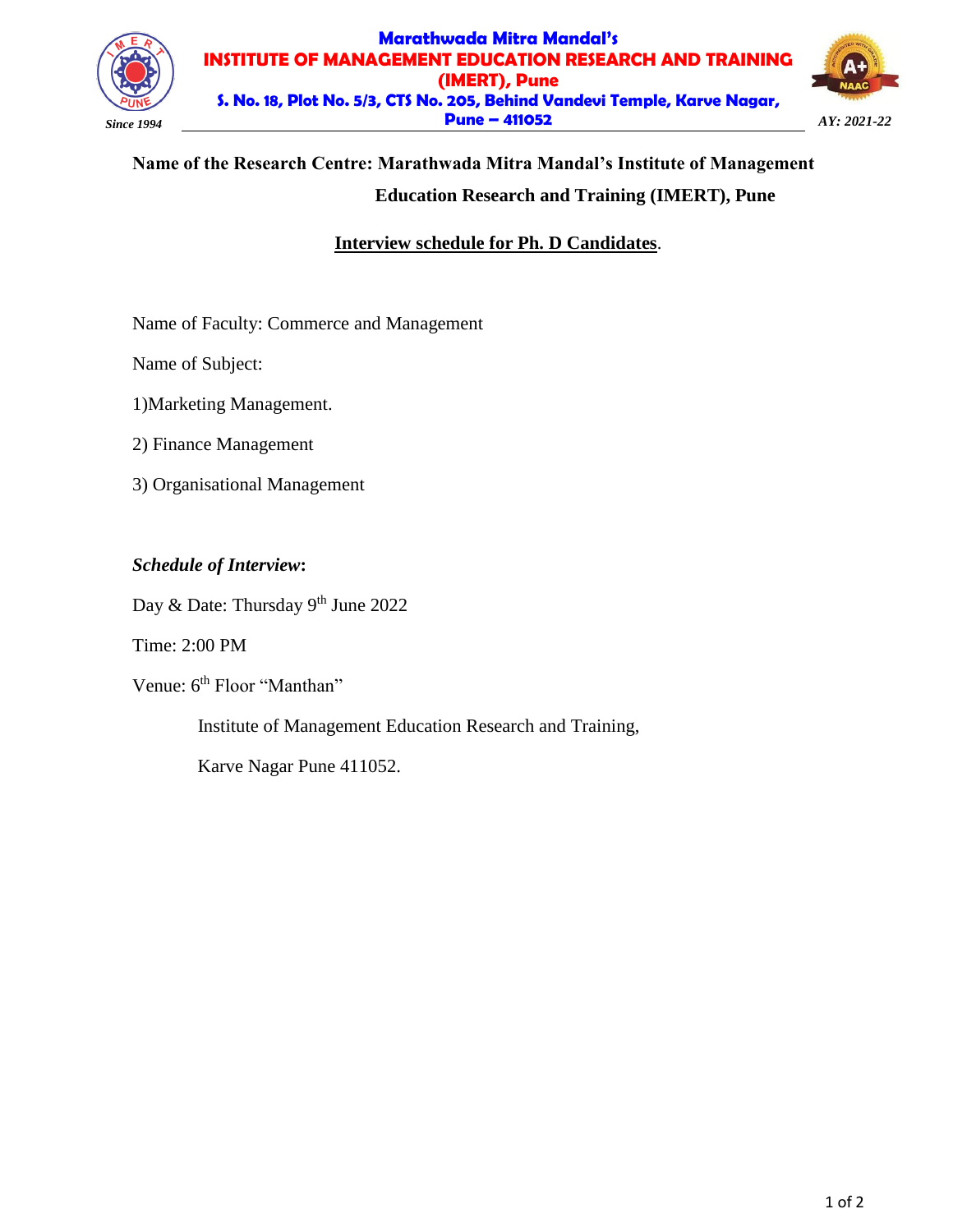

# **Marathwada Mitra Mandal's INSTITUTE OF MANAGEMENT EDUCATION RESEARCH AND TRAINING (IMERT), Pune S. No. 18, Plot No. 5/3, CTS No. 205, Behind Vandevi Temple, Karve Nagar, Pune – 411052** *Since 1994 AY: 2021-22*



Below listed candidates are required to remain present as per schedule for the interview.

| Sr. No                  | <b>Application</b><br>Id         | <b>Full Name</b>              | Category |
|-------------------------|----------------------------------|-------------------------------|----------|
|                         |                                  |                               |          |
|                         | <b>Marketing Management</b>      |                               |          |
| 1                       | 21030112113                      | Abhishek Bhausaheb Londhe     | Open     |
| 2                       | 21030179864                      | Akshay Yogesh Kale            | Open     |
| 3                       | 21030153320                      | Amey Joshi.                   | Open     |
| 4                       | 21030006814                      | Hardik Vitthal Kore           | SC       |
| 5                       | 21030105170                      | Ravina Jitendra Bhoir         | OBC      |
| 6                       | 21030242811                      | Shubhangi Yogesh Jadhav       | Open     |
| 7                       | 21030056336                      | Swetlana Subodh Kulkarni      | Open     |
| 8                       | 21030087113                      | Vrushali Vilas Jagtap         | Open     |
| 9                       | 21030089944                      | Amul Suryakant Tamboli        | OBC      |
|                         |                                  | <b>Finance Management</b>     |          |
| $\mathbf{1}$            | 21030142549                      | Paurnima Mirasaheb Sanadi     | SC       |
| $\overline{2}$          | 21030246809                      | Rohit Warman                  | OBC      |
| 3                       | 21030085618                      | Vijay Laxman Nimhan           | Open     |
|                         | <b>Organisational Management</b> |                               |          |
| $\mathbf{1}$            | 21030064279                      | Ashish Raghuvanshi            | Open     |
| $\overline{\mathbf{c}}$ | 21030184458                      | Harshada Viraj Saste          | Open     |
| 3                       | 21030220189                      | Jitendra Janardan Kurup       | Open     |
| $\overline{4}$          | 21030080181                      | Parag Chandrakant Bargal      | $NT-(C)$ |
| 5                       | 21030147251                      | Sachin Dattataraya Kshirsagar | Open     |
| 6                       | 21030185379                      | Sonali Prabhakar Wagh         | SC       |
| 7                       | 21030183341                      | Swapnil Shankarrao Malewar    | SC       |
| 8                       | 21030232536                      | Vikrant Ramkrishna Adhav      | Open     |